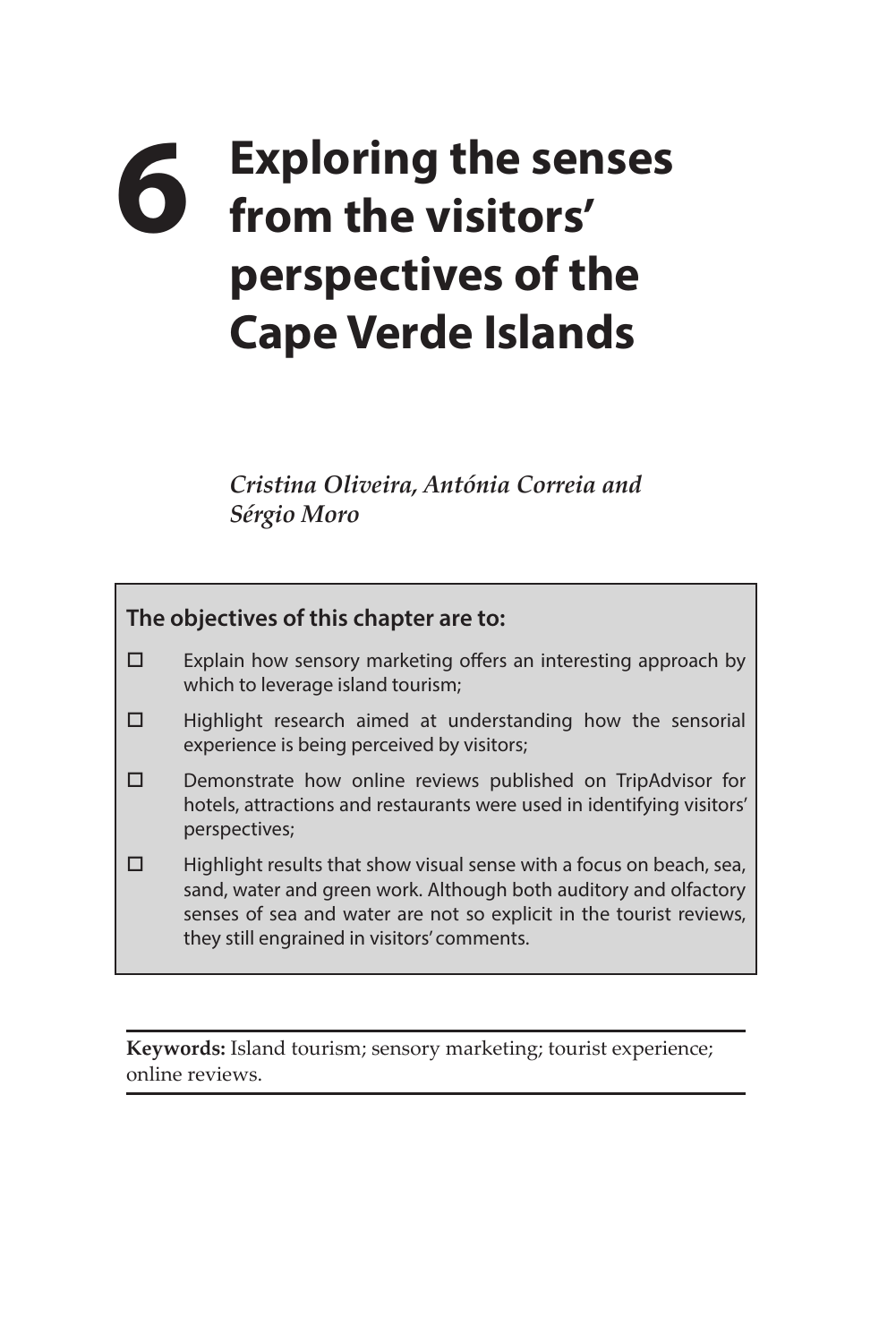## **Introduction**

Jafar Jafari stated in 1974 that at that time almost every nation in the world realized the potential and importance of tourism as an economic and prosperous industry (Jafari, 1974). Although islands suffer from general scarcity and difficult access to resources, they are also usually attractive as they are associated with the image of granting unique and exclusive destination experiences to tourists who visit (Nunkoo & Gursoy, 2012), thus emphasizing the importance of studying tourists' experiences in islands.

Senses are one of the dimensions of customer experience (Schmitt, 1999). Schmitt (1999) argued that as a tactical and powerful strategy tool, sensory marketing can add value, differentiate tourism products as well as motivate tourism customers. Sensory marketing research is still very emergent (Hultén et al., 2009; Krishna, 2010; Lindstrom, 2005), being even more recent the study of sensory dimension in tourist experience (Agapito et al., 2013). The review of the literature on sensory experience in tourism suggests that this is still an understudied subject. The role of the five senses for the tourist experience was previously researched in urban and nature destinations (Pan & Ryan, 2009), in historic (Stancioiu et al., 2014), rural (Markwell, 2001), rural costal (Agapito et al., 2014), and wildlife (Ballantyne et al., 2011) contexts. Hence, so far there are only few studies addressing the sensory aspects related to tourist experience.

Sensory experiences can only be physically lived within the destination. Based on comments of previous visitors this netnographic research identified the five senses comprised in a single experience to ensure a holistic understanding of senses to memorize and engage in the experience. More specifically, this research analyzed and identified conclusions of sensory features that are more relevant in the destination Cape Verde. The intended contribution of this chapter is to identify sensory experiences that are stimulated when visiting Cape Verde.

This chapter is thus organized as follows. First, a review of literature on island tourism is conducted, being coupled by contextualization of both small island developing states (SIDS) and Cape Verde, since this archipelago constitutes the setting of the data collection. Second, the focus turns to previous studies performed on senses in tourism. Third, the methodology used in this research is explained. Fourth, results are analyzed and reported with regard to the five senses extracted from online reviews of the islands of Cape Verde. Finally, the conclusion stresses the most relevant findings, acknowledges the limitations of the study and suggests directions for future research.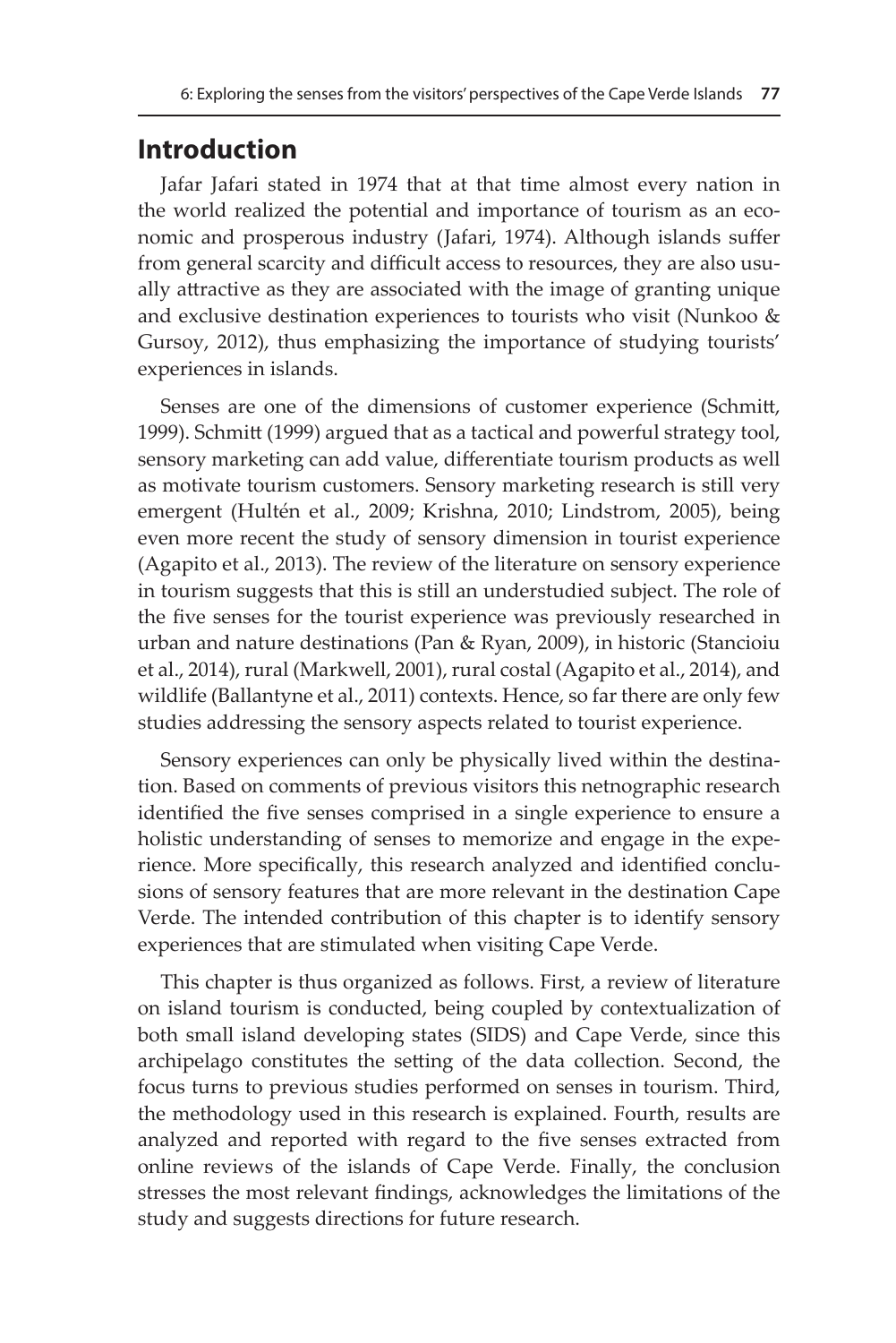## **Literature review**

### **Tourism in islands**

In the past, islands used to rely on agriculture, fishing and eventually handicrafts as pillars of their economy (Markwick, 2001). The recognized scarcity of resources turned attention to tourism as a solution to bring more diversification, employment and infrastructure (Sharpley, 2003). Nonetheless, tourism activities have also brought negative impacts to islands, and are seen as such by their local communities (Ko & Stewart, 2002). Indeed, islands have suffered from wearing out of their limited resources and fragile environments (Harrison, 2001). Although there should be put into practice serious sustainability criteria for further progress, it is not usually integrated in the development options of interest groups (Briassoulis, 2003).

Normally, most islands suffer from insufficient features related to transportation, food and lodging that make them more expensive than they would be if located in mainland (Mitchell & Reid, 2001). However, the singularity of islands, whether in terms of weather, climate and scenery can enable tourists to enjoy different and amazing experiences. Nevertheless, islands are challenged by a permanent tension between attractiveness and scarcity for each dimension experienced by tourists (Klint et al., 2012).

Previous studies researched island tourism from several perspective layers, whether on islands as tourist destinations (Del Chiappa & Presenza, 2013), tourism development (Seetanah & Sannassee, 2015) or sustainable tourism (Canavan, 2014) among others. Individual islands that have been researched include Aruba (Rivera et al., 2016) where it was identified attributes for a mobile app to the Island; Barbados (Cashman et al., 2012), on water use scarcity; Cyprus (Kilic & Okumus, 2005), on staff productivity management; and transport infrastructure development in the Mauritius (Khadaroo & Seetanah, 2007). Archipelagos that were studied included the Azores (Moniz, 2012) where repeat visitors were analyzed; international tourism and trade in Canary Islands (Santana-Gallego et al., 2011); and in Madeira (Almeida et al., 2014) the promotion of tourism in the rural areas as a mean of growth. Finally, in terms of regions, like Asia/Pacific, the Caribbean, and Europe, Park (2011) studied cruise tourism viability for the American-affiliated Pacific Islands (AAPI) region.